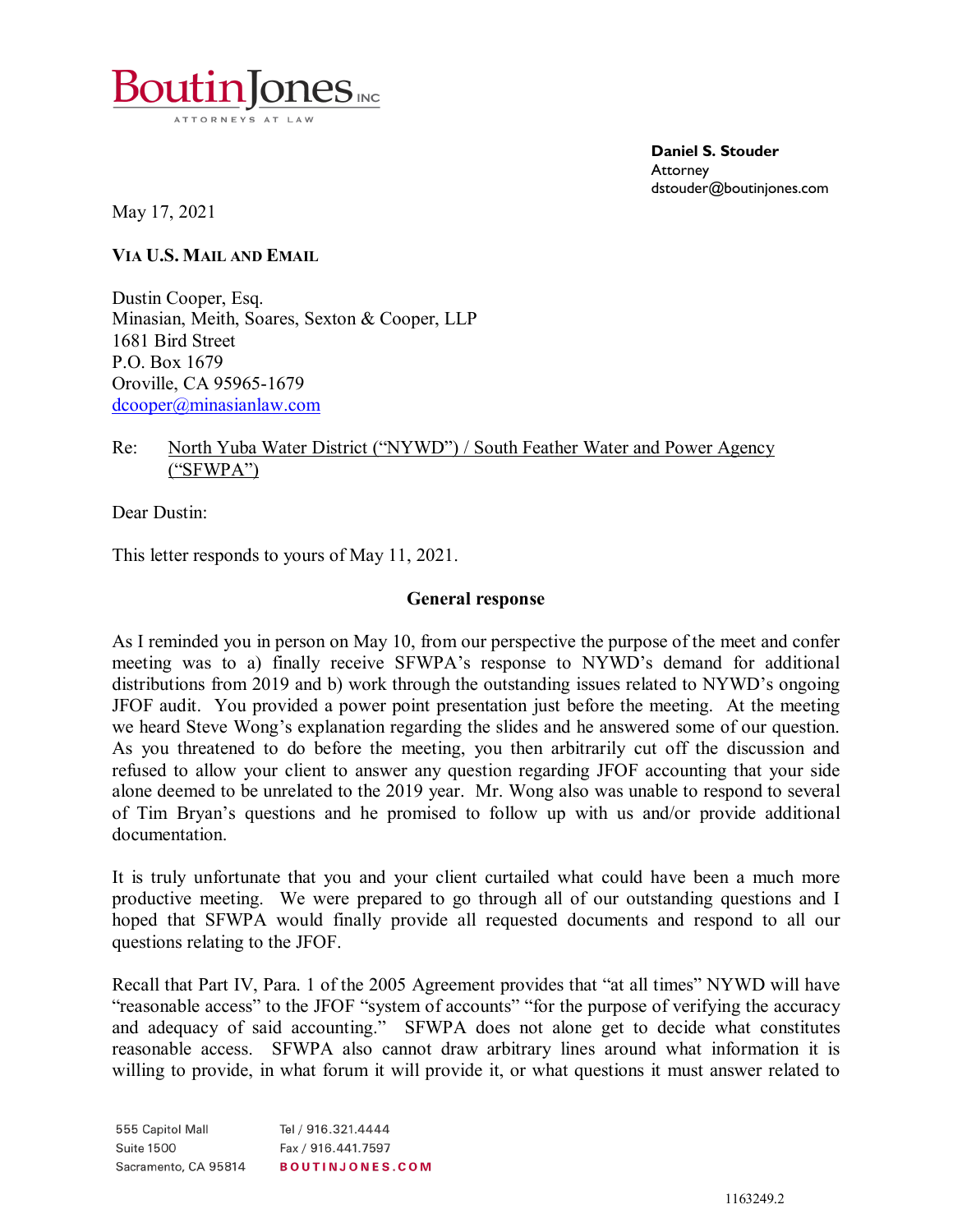

Dustin Cooper May 17, 2021 Page 2 of 6

the JFOF system of accounts. And yet, that is exactly how this dispute has played out over the past several months culminating in the truncated meeting on May 10.

Even today, we have many relevant questions that remain unanswered (see *e.g.* "Further questions" below). These are technical and/or legal in nature and you know they are best addressed adviser-to-adviser and/or principal-to-principal. Mr. Bryan, Mr. Maupin, and I serve at the pleasure and direction of NYWD's board of directors. If SFWPA would only reciprocate, we are more than capable of working with you and Mr. Moseley and Mr. Wong to fully address the necessary questions and obtain the required documentation to allow NYWD to verify the accuracy and adequacy of SFWPA's JFOF accounting.

We have no interest at this point in inviting uninitiated and unqualified spectators into the process of seeking SFWPA's compliance with the 2005 Agreement. Furthermore, why on earth would you only allow your client to answer technical accounting and legal questions in a public meeting but not in the very meeting that the 2005 Agreement requires in order to hopefully resolve disputes without the need for litigation? We will consider whether a public meeting makes sense if and when your client <u>first</u> a) allows us to complete our audit and b) agrees to comply with the 2005 agreement going forward by ensuring NYWD's ongoing reasonable access to the JFOF accounting records. But at this point, your request for a public meeting is an unnecessary, premature, and evasive distraction.

## **Significant disagreements**

I will now address the material misrepresentations in your May 11, 2021 letter.

First, and most importantly, nothing in the 2019 audited financial statements supports the conclusion that the JFOF had a negative change in net position. The 2019 change in net position was actually a positive \$9,714,537 as indicated on page 50 of the 2019 Audited Financial Statements. The negative \$1,179,365 is a number calculated by SFWPA employing its own methodology which is unsupported by the 2005 Agreement in order to determine whether an annual distribution is due to NYWD. In fact, the independent auditors do not opine on the negative \$1,179,365 anywhere in the audited financial statements.

Second, Tim Bryan absolutely did not adopt your client's explanation about the need for a distribution. Mr. Bryan denies that the "additional distribution" conversation he had with Mr. Wong and Mr. Moseley involved 2021 or any future distributions. The conversations were always backward looking and consistently revolved around the concept of an overfunded reserve. You will recall that the last thing Mr. Bryan said on this topic was the parties were going to have to "agree to disagree" about the competing recollections of the prior conversations. I respectfully ask that you not further misrepresent what Mr. Bryan said at the May 10 meeting.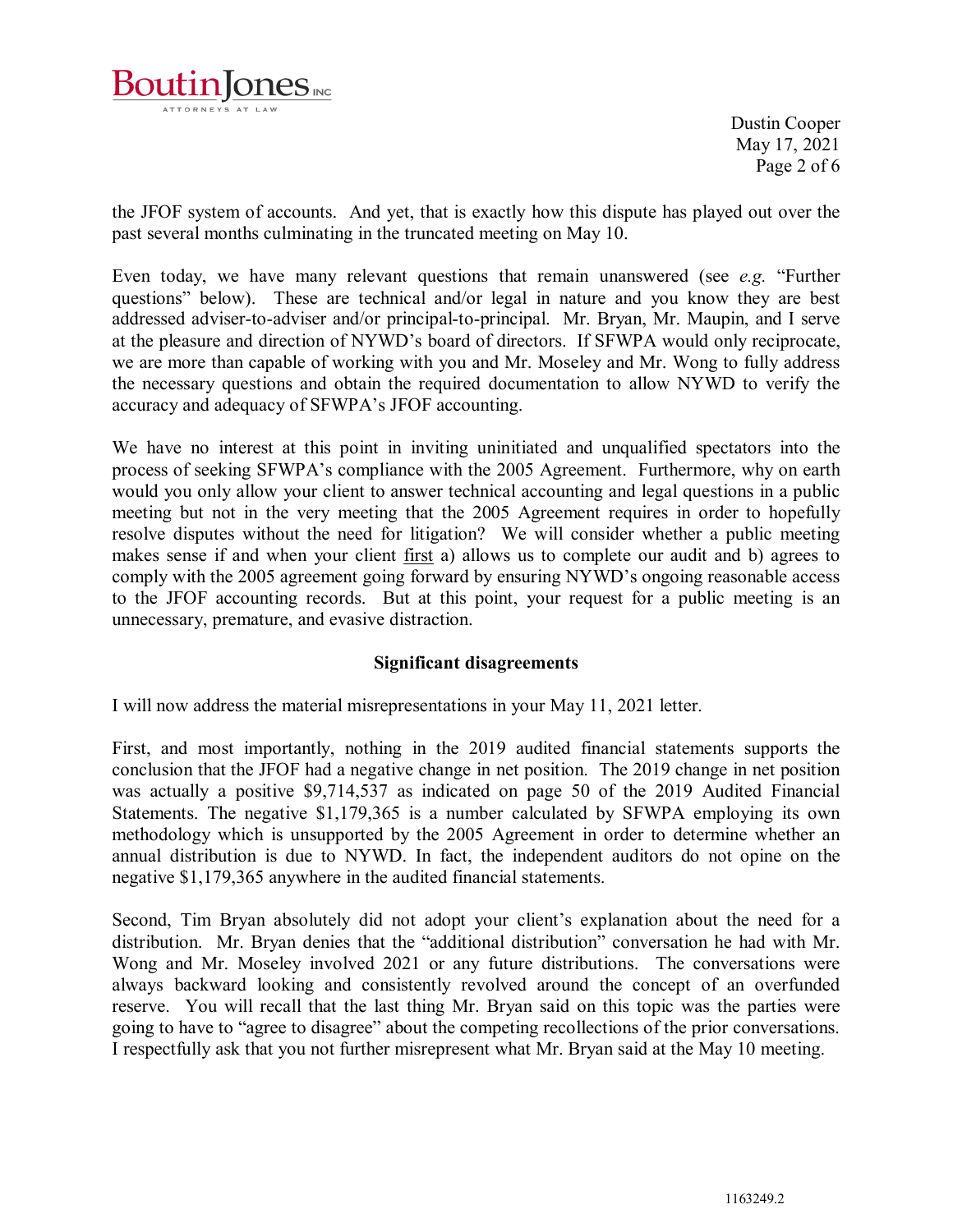

Dustin Cooper May 17, 2021 Page 3 of 6

Third, based on what we have seen to date, NYWD's distribution calculation is valid. We understand that slight modifications need to be made using updated/final numbers. But the 2005 Agreement does not support SFWPA's methodology to book the entirety of the PG&E loan as an accounting offset to foreclose an otherwise clear need to distribute significant funds. Pursuant to Part IV. Paragraph 8 of the Joint Agreement, "[i]f the balances in the SFPP Joint Facilities Operating Account and the SFPP Contingent Reserve Account together are not sufficient at any time to pay all SFPP Joint Facilities operating, maintenance, administrative and regulatory expenses as they become due, then SFWPA may obtain a short-term loan for sufficient money to pay such expenses, and may secure this short-term loan with future SFPP Joint Facilities gross power revenues." SFWPA has failed to explain the need either to obtain a short-term loan in the first place or why the balances in the Operating and Contingent Reserve accounts were ever inadequate. NYWD thus disagrees that this paragraph of the 2005 Agreement has any relevance in the distribution calculations.

# **Further questions**

Having now had the chance to meaningfully review the power point presentation and to digest Mr. Wong's explanations, we raise the following additional questions.

- NYWD JFOF 2019 Meet and Confer Presentation Slide 5
	- o The content indicates that the 2019 budget included a \$6,500,000 loan payable to PG&E.
		- Please provide all documentation related to notes payable to PG&E, including but not limited to, loan agreement, note payable and amortization schedule.
		- Please explain the original purpose of the loan.
		- Pursuant to Part IV. Paragraph 7 of the Joint Agreement, "[t]he SFPP Contingent Reserve Account will be used to pay for major repairs and replacements of SFPP Joint Facilities." Please explain why the reserve account was not used to pay for the PG&E debt acquired in 2019.
- NYWD JFOF 2019 Meet and Confer Presentation Slide 6
	- $\circ$  The content purports to be an extract from the July 23, 2019 Board Meeting
	- o The 2018 Actual Ending Balance reflects a balance of \$19,845,708<br>
	o The 2019 Budget Beginning Balance reflects a balance of \$17.055.4
	- The 2019 Budget Beginning Balance reflects a balance of \$17,055,497
	- o Please provide an explanation for the change in 2018 ending balance to 2019 beginning balance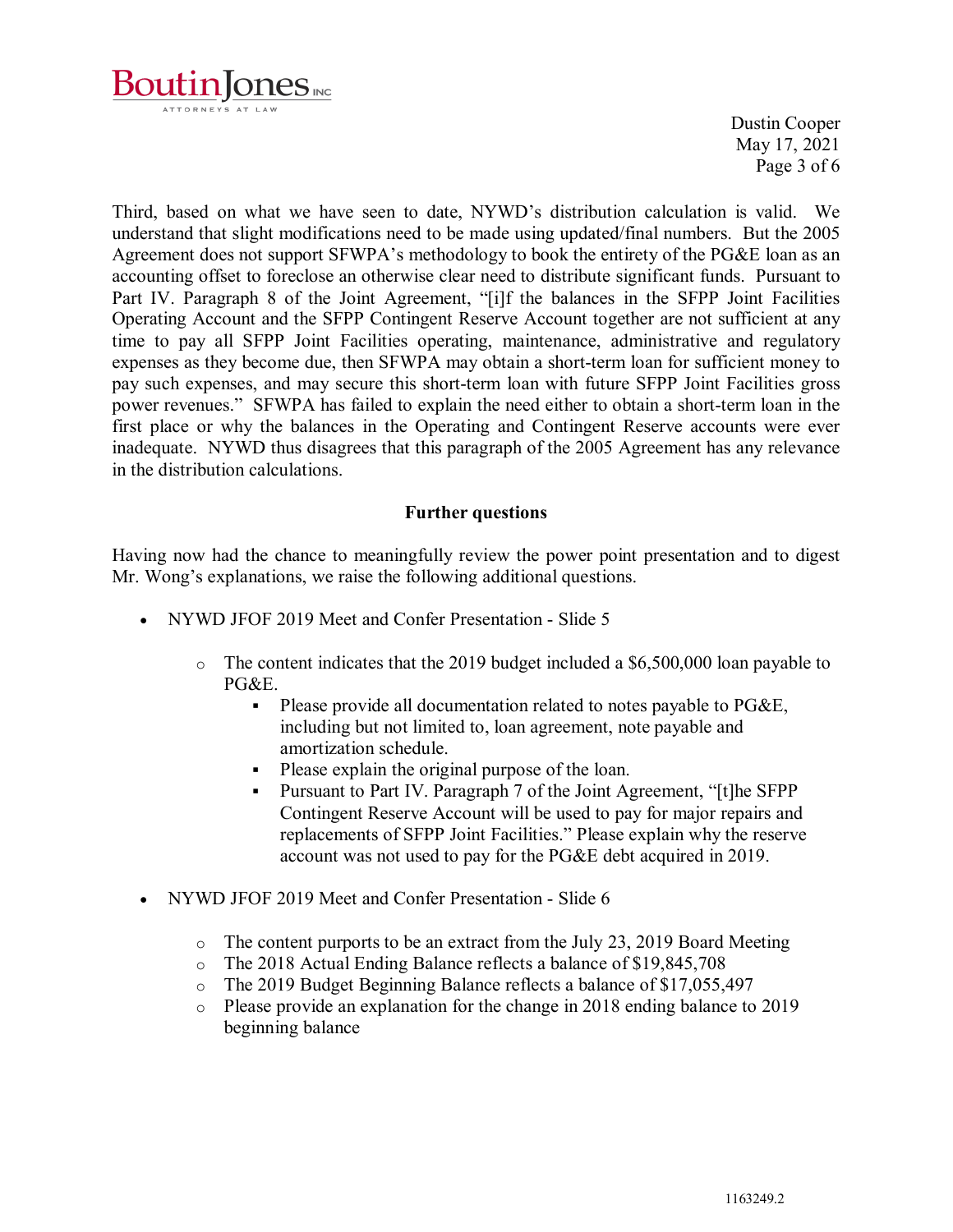

Dustin Cooper May 17, 2021 Page 4 of 6

- NYWD JFOF 2019 Meet and Confer Presentation Slide 7
	- $\circ$  The content purports to be an extract from the August 27, 2019 Board Meeting
	- o The 2018 Actual Ending Balance reflects a balance of \$17,745,105
	- o The 2019 Budget Beginning Balance reflects a balance of \$17,055,497<br>The 2019 Estimated Beginning Balance and 2019 Actual thru 7/31/201
	- The 2019 Estimated Beginning Balance and 2019 Actual thru 7/31/2019 reflects a balance of \$17,745,105
	- o Please provide an explanation for the changes in 2019 beginning balances
- NYWD JFOF 2019 Meet and Confer Presentation Slide 12
	- o During the meeting when discussing how the figures on slide 12 reconcile to the audited financials, Steve Wong indicated that he maintains a reconciliation spreadsheet for the numbers included in the Additional Distributions calculation to the audited financial statements. Please provide the reconciliation for all years governed by the Joint Agreement.
	- o In addition to the capital assets schedule provided totaling the \$3,500,770 of additions in 2019, please provide the payment sources for each capital asset addition (i.e. insurance proceeds, FEMA, OES, local, JFOF direct, etc.)
	- o Please explain why SFWPA uses the Change in Net Position less the increase in capital assets less the entire outstanding debt to calculate what is due to be paid out under the Joint Agreement?
		- Please explain what sections of the Joint Agreement specify that this is the appropriate calculation.
	- o It appears that the annual distribution calculation takes the Change in Net Position (calculated as 2019 net position less 2018 net position) less the increase in capital assets (calculated as 2019 capital assets less 2018 capital assets), but the debt is measured on the entirety of the debt outstanding.
		- Please explain why the debt number in the calculation does not reflect a consistent calculation of 2019 outstanding debt less 2018 outstanding debt.
		- What sections of the Joint Agreement support this calculation?
	- o In 2019, the methodology used by SFWPA to calculate the annual distribution is different than the methodology used to calculate the 2017 additional distributions. In 2017, it appears that SFWPA did not reduce the Change in Net Position by either the increase in capital assets or the loans payable.
		- Please explain the rationale for using a different methodology in the 2019 calculation.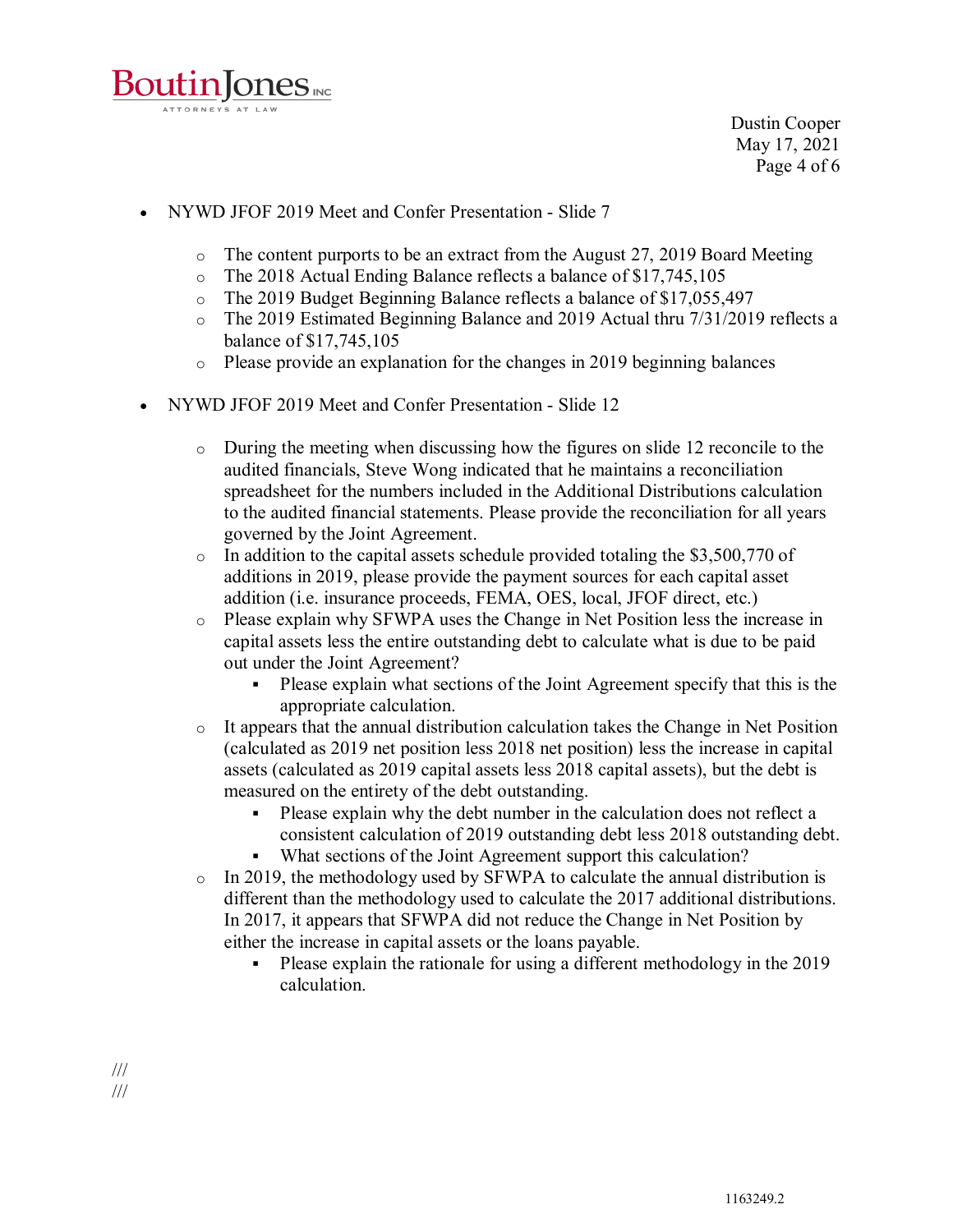

- SFWPA 2019 Audited Financials
	- o Pg. 11-12. The 2019 Audited Financial Statements indicate that SFWPA entered into a five-year Installment Purchase Agreement for the reimbursement of PG&E for the Lost Creek Dam Modification Project.
		- It appears that the reserve balance as of March 31, 2019 (from the April 30, 2019) Board Minutes was \$22,717,806, which would have covered the \$8,000,000 of debt that was acquired in May 2019 in order to cover the PG&E debt. Please explain why SFWPA deemed a short-term loan necessary instead of using the reserve balance to cover the debt.
	- o Pg. 46. What does the "unrestricted net position" balance of \$20,342,401 represent?
	- $\circ$  Pg. 46. During the meeting, Steve Wong indicated that the reserve ending balance was equivalent to available working capital. He further defined working capital as current assets minus current liabilities. By this logic, for 2019, the joint facilities reserve ending balance would be \$29,375,355 (\$32,912,661 - \$3,537,306). Please confirm that this is the correct calculation of the reserve ending balance.
	- $\degree$  Pg. 46. During the meeting, it was explained that the \$9,442,857 due from other funds balance is made up of the \$2,666,634 due to other funds in the legacy projects fund and the remainder is related to commingled investments.
		- Please provide where in the Joint Agreement it allows general funds to be commingled with joint facilities funds.
		- Please provide the investment detail for the \$8,587,288 investment balance in the general fund, including a breakdown of the portion that is related to joint facilities.

#### **Conclusion**

I will close by reminding you that the 2019 overfunded reserves are just one issue that remains in dispute. SFWPA remains in breach of the 2005 Agreement by not providing answers to questions and unredacted documents that NYWD needs in order to verify the "accuracy and adequacy" of the JFOF accountings. Part IV, Para. 1. All this information will be available to NYWD through written discovery and depositions in a lawsuit. Therefore, why not provide the information now and save the parties a lot of time and money? The 2005 Agreement requires it anyway. Because SFWPA alone maintains the explanations and documentation, your client literally controls whether there will be yet more litigation between these parties. But I can assure you that if SFWPA does not change course forthwith, NYWD will sue to enforce its rights.

We have been making requests for documentation and information for almost a year now. Unfortunately it appears that you and your client have effectively shut down the flow of information and the exchange of documentation. And, NYWD's patience is nearly exhausted.